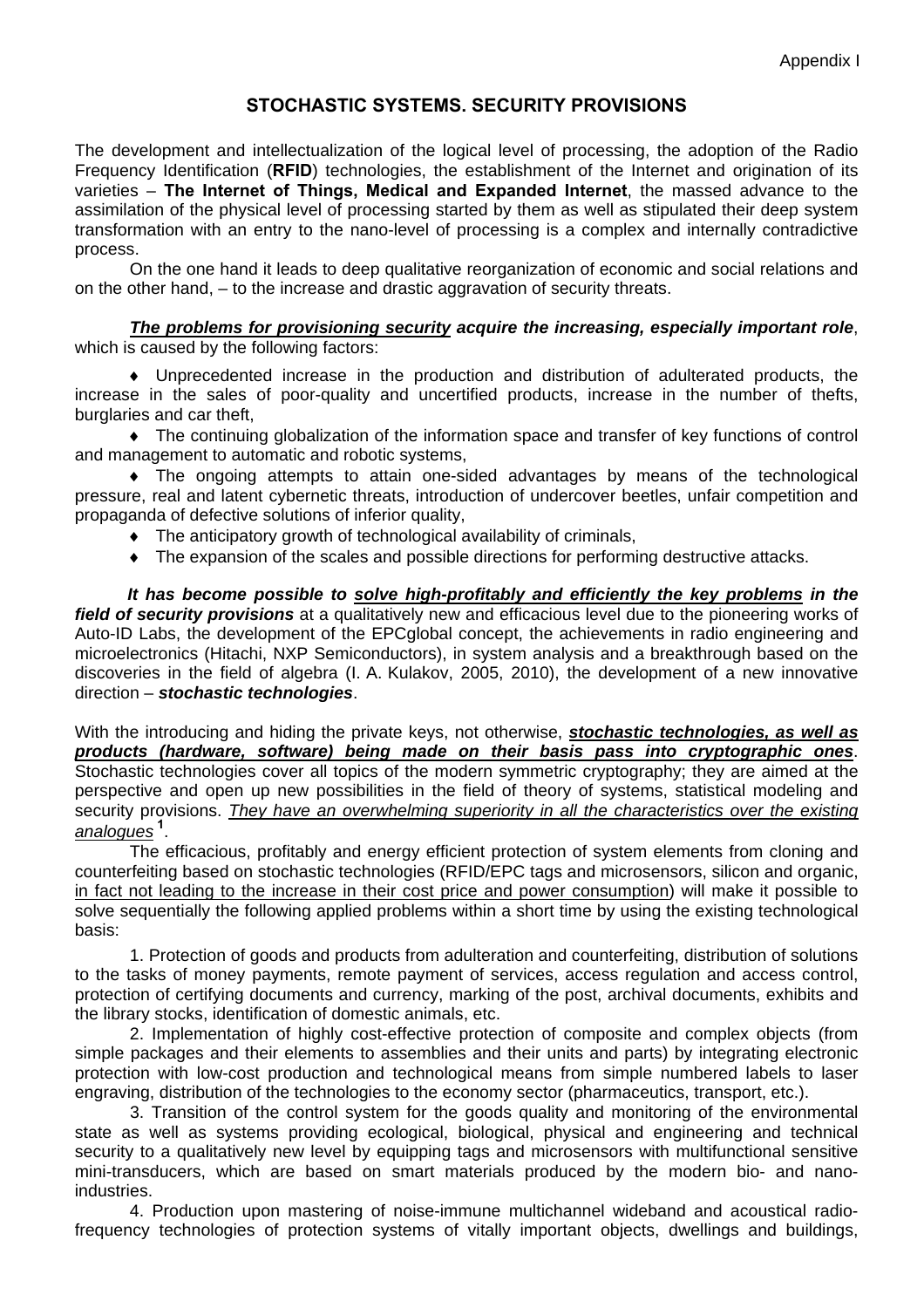protection of distributed engineering and technical infrastructures from unauthorized actions under conditions of industrial and intentional electromagnetic noises.

5. System integration with advanced high-level solutions of such business organization as SAP and HP, the mastering of new generation technologies developing together with adaptive technologies of integration of system elements such as smart buildings, community facilities and complexes, smart dwellings (smart houses), landings and housing cooperatives.

One of the key moments of solutions is the introduction of a highly efficient (the performance being tens of billions of keys per second), centralized system of key management, as well as the provision of all categories of customers with authorized and individual devices for authentication of products and goods and their quality check, namely

♦ low-cost pocket and mobile autonomous devices of direct control as well as local and highlevel network plug-in units and add-in devices, in particular, for computers and telephones.

Setting up large-scale production of the above-mentioned devices, it becomes possible *to attract different groups of population to organization of the total protection of segments of national and world goods market and economy from illegal and poor-quality products*. In this respect, the example of the rushing development, assimilation and return of mobile **NFC** (**Near Field Communication**, Nokia) technologies is illustrative.

As one can see in the perspective, upon development and thorough approbation of stochastic technologies, it will become possible *to create highly efficient standard cryptographic primitives and parallel cryptographic co-processors*, aimed at information processing per terabit per second. Their mastering will allow one, without a visible decrease in the performance of computer, information and communication, TV and satellite systems, communication facilities, positioning and navigation, to solve on a qualitatively new level the problems of

♦ information security, prevention of massaged cybernetic attacks, real and latent cybernetic threats, unauthorized access and unregulated action, protection of copyrights, in particular of audio and video products, programs and literature.

In addition, stochastic technologies allow simple and efficient realization of the **Phisical Unclonable Function** (**PUF**), implemented in the physical structure of microchips by means of random delay variations in semiconductors and transistor shutters. These functions can be used to realize

♦ non-linear, high-quality generators of true random numbers and probabilistic cryptographic authentication protocols, unlike the known approaches, with the assured and proved reliable statistics and cryptographic resistance, as well as embedded protection of microchip memory from direct penetration, etc.

*The above-mentioned problems can be solved based on the Concept of Security Provisions*, proceeding from the development of information and wireless technologies, microsensor (**RFID**) and cyber-network technologies, worked out by the leading Russian scientists and engineers, strengthened by the newest fundamental research, world experience and applied scientific and technical developments.

In order to apply in practice the scientific and technical achievements mentioned in the Concept and to eliminate the drawbacks, which result in a considerable slowdown of distribution and development of electronic systems, **it is proposed to combine the efforts** for modernizing the EPCglobal system and integration with high-level applications of business organization, to transfer **RFID** technologies (radio-frequency tags of EPC, UCODE and I-CODE, µ-Chip), as well as microsensor technologies, technologies of production of smart-materials and technologies for security provisions on the whole, as is predicted by the experts, to the level compared to the revolutionary one.

In this extended substantiation, *the presented technologies, with respect to scales, returns and significance, become comparable with a highly-developed economic segment* and with respect to importance, they pass to the national and interstate level, thus making it possible *to take the leading part in the world* in the field of security provisions, the development of cryptography, bio- and nano-industry, electronic and information-communication systems.

Looking into the future, with the development of the production of sensitive (smart) materials and the element base endowed with intellectual functions and of the technologies of their adaptive network integration, *microsensor technologies are inevitably replacing the RFID technologies, and after them – local and global cyber-networks*, which are constructed on the basis of noise-immune ultra